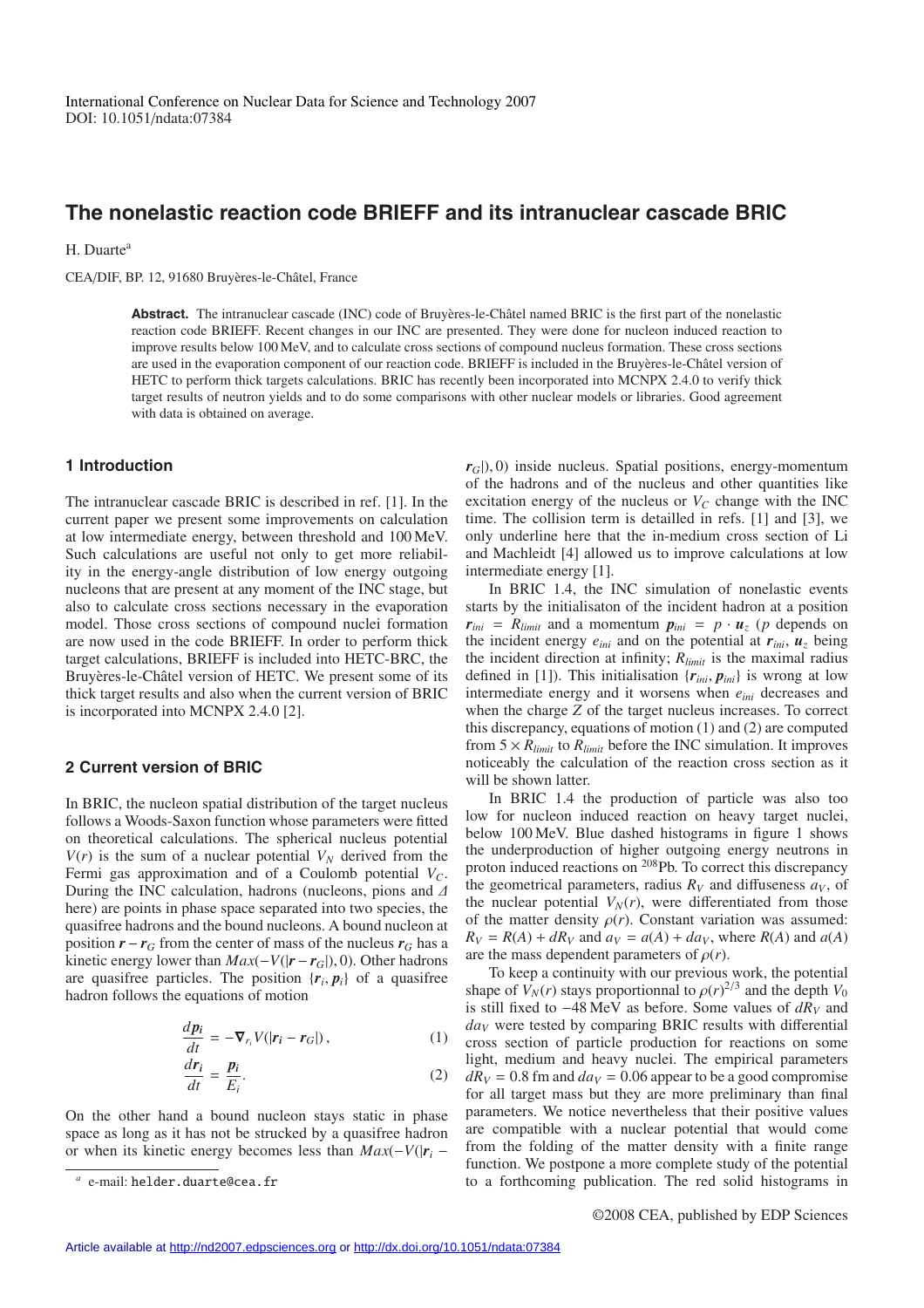

**Fig. 1.** Differential cross section of neutron production in proton induced reaction on 208Pb. Black symbols are data from [5].



**Fig. 2.** Reaction cross section for  $p+^{208}Pb$  and  $p+^{12}C$ . Red and blue curves are results of BRIC 1.5.e and 1.4, respectively. Green solid curve is the cross section of compound nucleus formation obtained with BRIC 1.5.e. Experimental data comes from the EXFOR database [6].

figure 1 are the results of the current version of BRIC in better agreement with data than the previous one.

With the improvement of the initialisation, Coulomb+ nuclear (nuclear) deflection of low incident energy protons (neutrons) is now taken into account. Figure 2 shows the reaction cross sections of  $p+^{208}Pb$  and  $p+^{12}C$  compared to experimental data. The results of BRIC 1.5.e are in better agreement with data at low intermediate energy.



**Fig. 3.** Production cross section of residual nuclei in <sup>56</sup>Fe+proton reaction at 1500 MeV/A. Only residual nuclei of even Z are shown here. Black symbols are data from [10].



**Fig. 4.** Excitation function of production cross section in  $p+^{12}C$ reaction between 10 and 2000 MeV. Black symbols are experimental data extracted from EXFOR database [6].

The improvement between threshold and 100 MeV presents another advantage: a cross section useful to our evaporation model can now be extracted from BRIC calculations.

# **3 Description of BRIEFF**

In the statistical theory of Weisskopf-Ewing [7] based on time reversibility, the probability of emission of particle *b* and the distribution of its kinetic energy depend on the cross section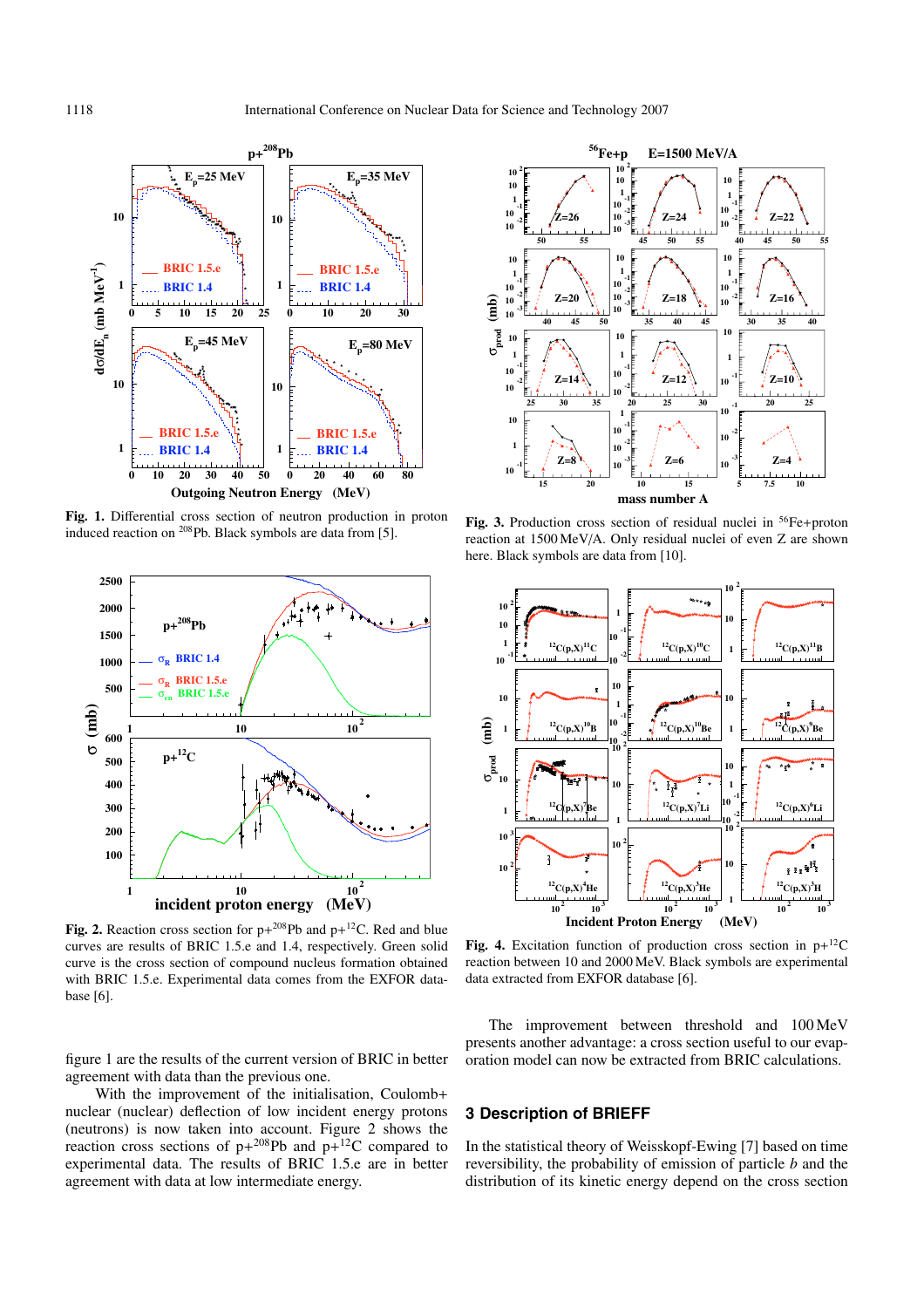

**Fig. 5.** Neutron yields at 6 angles for 30 MeV proton on natpb (3 mm thickness). HETC-BRC calculations were done with BRIC 1.4 (blue histograms) and BRIC 1.5.e (red histograms). Angular intervals of calculation are indicated. Black symbols are data from ref. [12].

of the compound nucleus formation  $\sigma_{cn}^{(b)} = \sigma({}^{a_b}b_{z_b} + {}^AX_Z \rightarrow {}^{A+a_b}Y_{Z+z_b}^*$ ). At low energy it can be identified as the reaction cross section. However as the incident energy increases, an increasing part of the reaction cross section goes into the channel of "preequilibrated" particles emission that must not enter into the calculation of  $\sigma_{cn}^{(b)}$ . In BRIC this cross section is the fraction of nonelastic events for which no emission occurs before the time cut of INC is reached. For proton induced reactions of figure 2 they are the green curves that rapidly decrease after 20–30 MeV. In order to use the cross sections in the evaporation of BRIEFF, calculations were performed for 2000 target nuclei and for incident neutron and proton.

For d, t,<sup>3</sup>He and  $\alpha$  emission, BRIC still needs some developments to fully complete the fast stage of reaction induced by light charged particles. For the moment, the cross sections of compound nucleus formation are the previous reaction cross sections from Glauber calculations [1] multiplied by  $\sigma_{cn}^{(p)}/\sigma_R^{(p)}$ of proton BRIC results shifted to the threshold energy of light charged particle induced reaction.

The other parts of the de-excitation stage are the fission of heavy nuclei and the fragmentation of excited light nuclei. Fission of heavy nuclei can occur in competition with evaporation of neutron and light charged particles. The fission model of Atchison [8] is used with a phenomenological parameter applied to the ratio of decay width Γ*<sup>f</sup>* /Γ*<sup>n</sup>* since our evaporation model is different from the one used by Atchison. Evaporation of compound nucleus is replaced by the Fermi Breakup model when the mass of excited compound nucleus is less than 30. Probability of 2- and 3-body decays are calculated with, in final state of decay, at least one light charged nucleus of mass  $A \leq 10$  in one discrete state (up to 30 levels).

In figure 3 the production of residual nuclei from  ${}^{56}Fe + p$ reaction at 1500 MeV/A are compared to experimental data of



**Fig. 6.** Same as figure 5 for MCNPX 2.4.0 calculations (angular intervals are indicated). Default options of INCs are used.



**Fig. 7.** Same as figure 6 for 52 MeV proton on 3 mm thick copper target. Black symbols are data from [12]. No data are available at 135◦.

ref. [10]. In figure 4 excitation functions of nuclei production for  $p+^{12}C$  reaction are compared to available data from 10 to 2000 MeV.

## **4 Thick target calculation**

BRIEFF is included into HETC-BRC, a largely modified version of the original HETC [11], to generate nonelastic reactions in thick target simulation. They can be performed